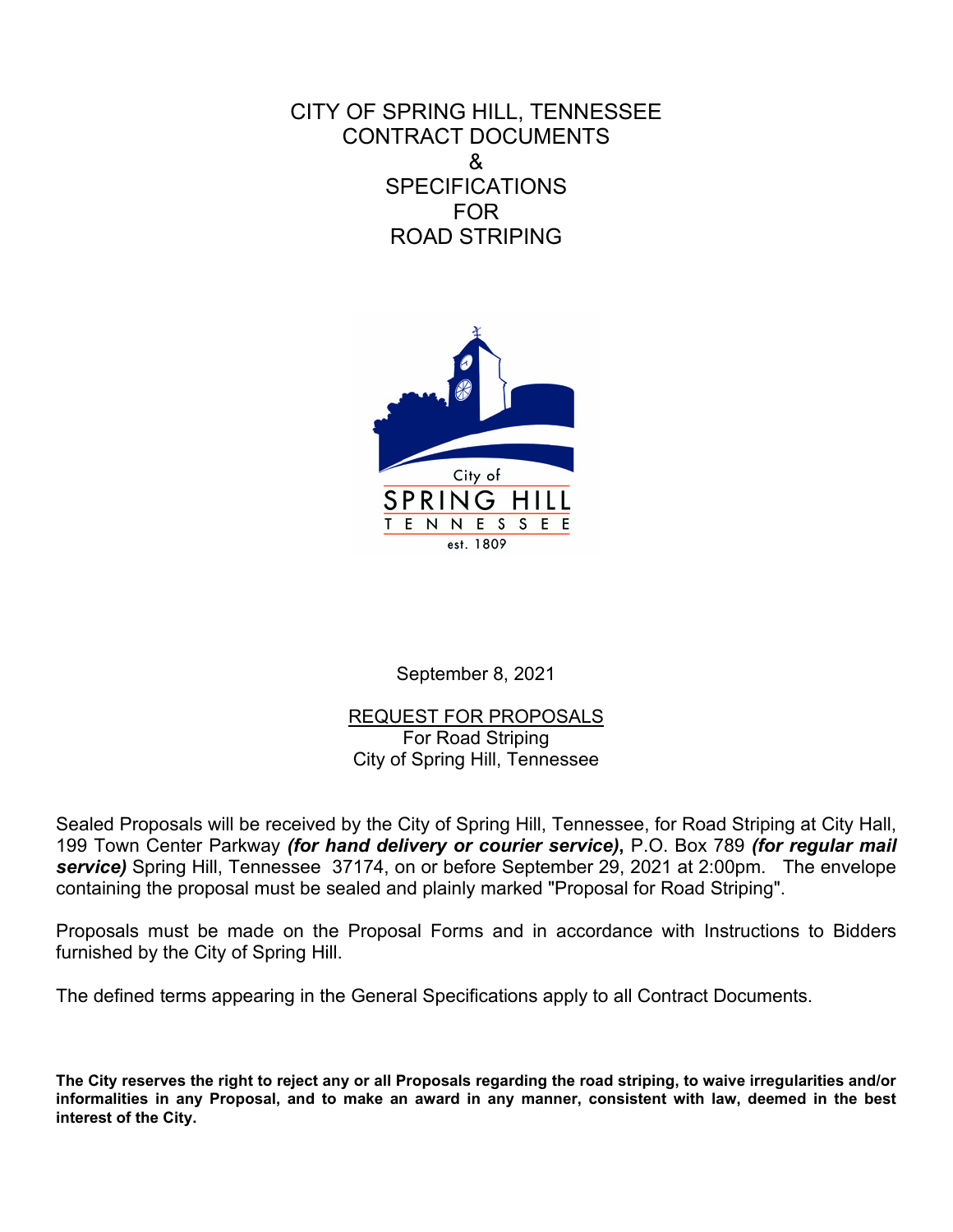#### INSTRUCTIONS TO BIDDERS ROAD STRIPING

#### 1. **RECEIPT AND OPENING OF PROPOSALS**

The City of Spring Hill invites and will receive Proposals on the forms attached hereto, all information on which must be appropriately completed. Proposals will be received at City Hall until 2:00 p.m. on September 29, 2021, and publicly opened and read aloud on the aforesaid date. The envelopes containing the Proposals must be sealed and addressed to April Goad, City Recorder, 199 Town Center Parkway *(for hand delivery or courier service)***,** P.O. Box 789 *(for regular mail service)*, Spring Hill, TN 37174 and plainly marked "Proposal for Road Striping".

### 2. **PREPARATION OF THE PROPOSAL**

All Proposals shall be made on the Proposal Form attached hereto and shall give the amount of bids and must be signed by the Bidders.

If a unit price or a lump sum already entered by the Bidder on the Proposal Form is to be altered, it shall be crossed out with ink and the new unit price or lump sum bid entered above or below it, and initialed by the Bidder in ink.

Each Proposal must be submitted in a sealed envelope bearing on the outside the name of the Bidder, its address, and plainly marked "Proposal for Road Striping". If forwarding by mail, the sealed envelope containing the Proposal must be enclosed in another envelope addressed as specified in the Proposal. The City may consider as irregular any Proposal not prepared and submitted in accordance with the provisions hereof and may waive any informalities or reject any and all Proposals.

Any Proposal may be withdrawn prior to the above-scheduled time for the opening of Proposals or authorized postponement thereof.

Any Proposal received after the time and date specified above shall not be considered.

#### 3. **AWARD OF THE BID**

The Bid shall be deemed as having been awarded when formal notice of award shall have been mailed by the City to the Bidder.

The Bidder to whom the Bid shall have been awarded will be required to execute 3 copies of the Contract on the form attached. In case of the Bidder's refusal or failure to do so within ten (10) days after its receipt of formal notice of award, Bidder will be considered to have abandoned all rights and interests in the award and the award may then be made to the next best qualified Bidder or the work readvertised for Proposals as the City may elect.

#### 4. **CONDITIONS**

Each Bidder shall fully acquaint itself with conditions relating to the scope and restrictions attending the execution of the Bid. Bidders shall thoroughly examine and be familiar with the Specifications.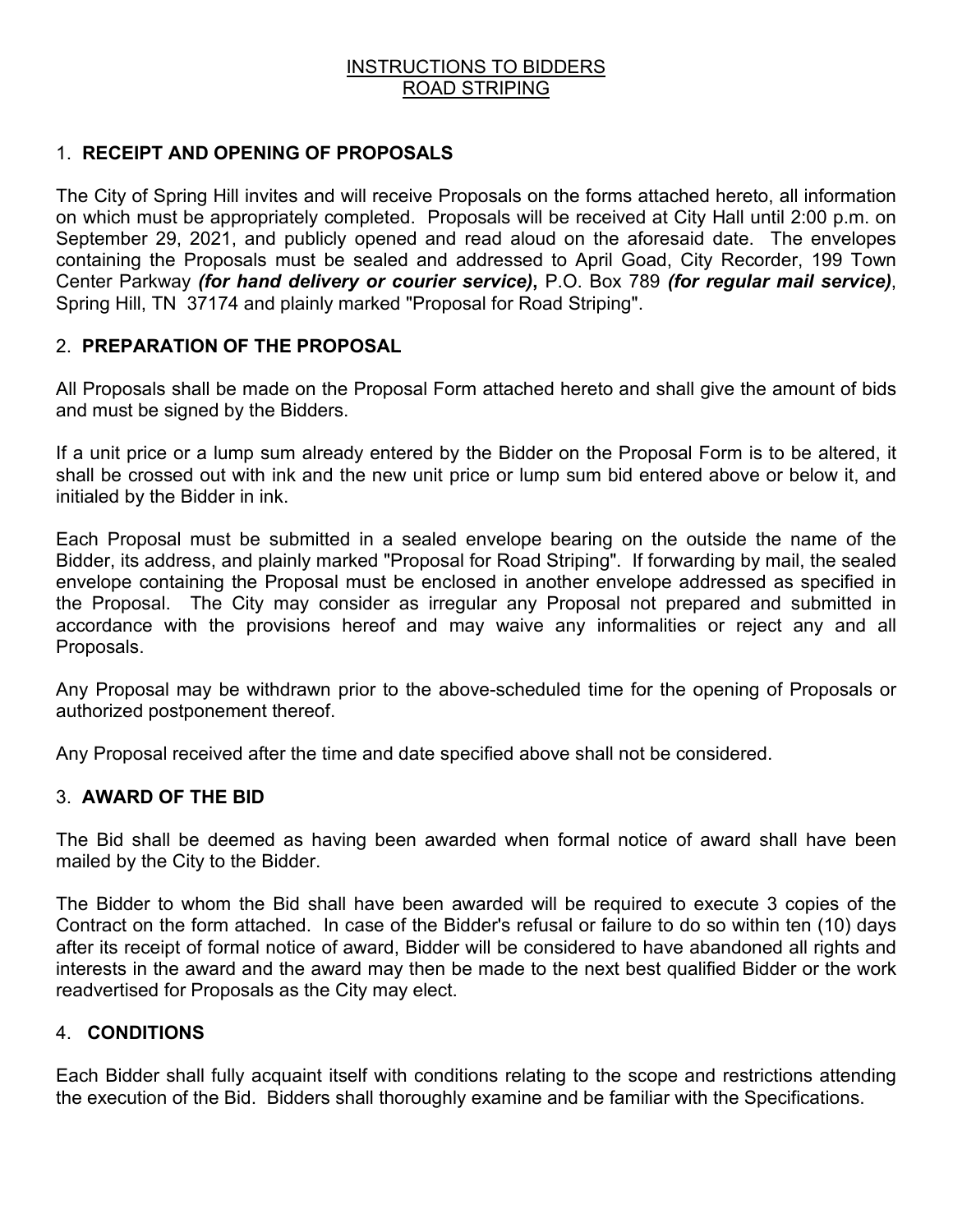The failure or omission of any Bidder to receive or examine any form, instrument, addendum or other document shall in no way relieve it of any obligations with respect to his Proposal or to the Contract. The City shall make all such documents available to the Bidder.

## 5. **ADDENDA AND EXPLANATIONS**

Explanations desired by a prospective Bidder shall be requested of the City in writing, and if explanations are necessary, a reply shall be made in the form of an Addendum, a copy of which will be forwarded to each Bidder. Every request for such explanation shall be in writing (email) addressed to April Goad, Recorder at agoad@springhilltn.org. Any verbal statements regarding same by any person prior to the award shall be unauthoritative and not binding.

Addenda issued to Bidders prior to date of receipt of Proposals shall become a part of the Bid Documents.

No inquiry received within seven (7) days of the date fixed for the submission and opening of Proposals will be given consideration.

Any and all such interpretations and any supplemental instructions will be in the form of written Addenda, which, if issued, shall be emailed to all prospective Bidders, not later than five (5) days prior to the date fixed for the opening of Proposals.

# 6. **NAME, ADDRESS, AND LEGAL STATUS OF THE BIDDER**

The Proposal must be properly signed in ink and the address of the Bidder given. The legal status of the Bidder whether corporation, partnership, or individual, shall also be stated in the Proposal.

A corporation shall execute the Proposal by its duly authorized officers in accordance with its corporate by-laws and shall also list the state in which it is incorporated. A partnership Bidder shall give full names of all partners. Partnership and individual Bidders will be required to state in the Proposal the names of all persons interested therein.

The place of residence of each Bidder, or the office address in the case of a firm or company, with county and state and telephone number, must be given after his signature.

If the Bidder is a joint venture consisting of a combination of any or all of the above entities, each joint venturer shall execute the Proposal.

Anyone signing a Proposal as an agent of another or others must submit with his Proposal, legal evidence of his authority to do so.

# 7. **COMPETENCY OF BIDDER**

The opening and reading of the Proposal shall not be construed as an acceptance of the Bidder as a qualified, responsible Bidder. The City reserves the right to determine the competence and responsibility of a Bidder from its knowledge of the Bidder's qualifications or from other sources.

The City shall require submission with the Proposal of the following supporting data regarding the qualifications of the Bidder in order to determine whether it is a qualified, responsible Bidder. The Bidder will be required to furnish the following information: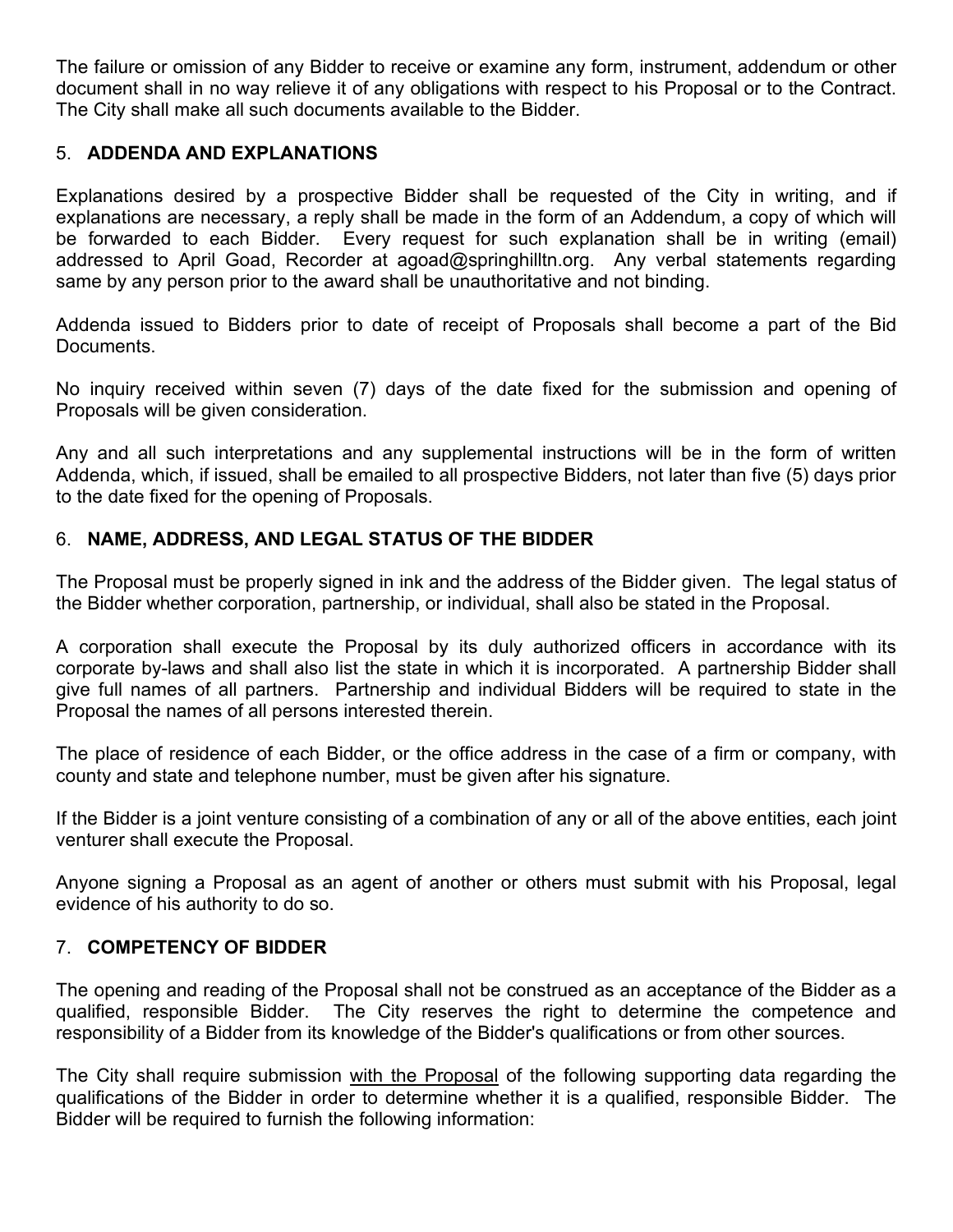(a) A copy of the latest available certified financial statement of the Bidder (or its parent corporation if individual subsidiary or division financial statements are not prepared and generally available) certified by independent certified public accountants.

(b) Evidence that the Bidder is in good standing under the laws of the State of Tennessee, and, in the case of corporations organized under the laws of any other State, evidence that the Bidder is licensed to do business and in good standing under the laws of the State of Tennessee or a sworn statement that it will take all necessary action to become so licensed if its Proposal is accepted.

In the event that the City shall require additional certified supporting data regarding the qualifications of the Bidder in order to determine whether he is a qualified responsible bidder, the Bidder may be required to furnish any or all of the following information sworn to under oath:

(a) Evidence that the Bidder is capable of commencing performance as required in the Bid Documents.

(b) Such additional information as will satisfy the City that the Bidder is adequately prepared to fulfill the Contract.

The Bidder may satisfy any or all of the experience and qualification requirements by submitting the experience and qualifications of its parent organization and subsidiaries or affiliates of the parent.

## 8. **DISQUALIFICATION OF BIDDERS**

Although not intended to be an exhaustive list of causes for disqualification, any one or more of the following causes, among others, may be considered sufficient for the disqualification of a Bidder and the rejection if it's Proposal:

(a) Evidence of collusion among Bidders.

(b) Lack of competency as revealed by either financial statements, experience or equipment statements as submitted or other factors.

(c) Default on a previous municipal bid for failure to perform.

#### 9. **METHOD OF AWARD**

The City reserves the right to accept any Proposal or to reject any or all Proposals, and to waive defects or irregularities in any Proposal. In particular, any alteration, erasure or interlineations of the Contract Documents and of the Proposal shall render the accompanying Proposal irregular and subject to (but not requiring) rejection by the City.

#### 10. **TITLE VI POLICY**

The City of Spring Hill will not discriminate in the purchase of all goods and services on the basis of race, color, religion, sex, national origin, age, disability or any other lawfully protected classification.

Verbal quotations or quotations received after the closing date will not be accepted. The City of Spring Hill reserves the right to reject any and all bids, to waive technicalities or informalities and to accept any bid deemed in the best interest of the City of Spring Hill.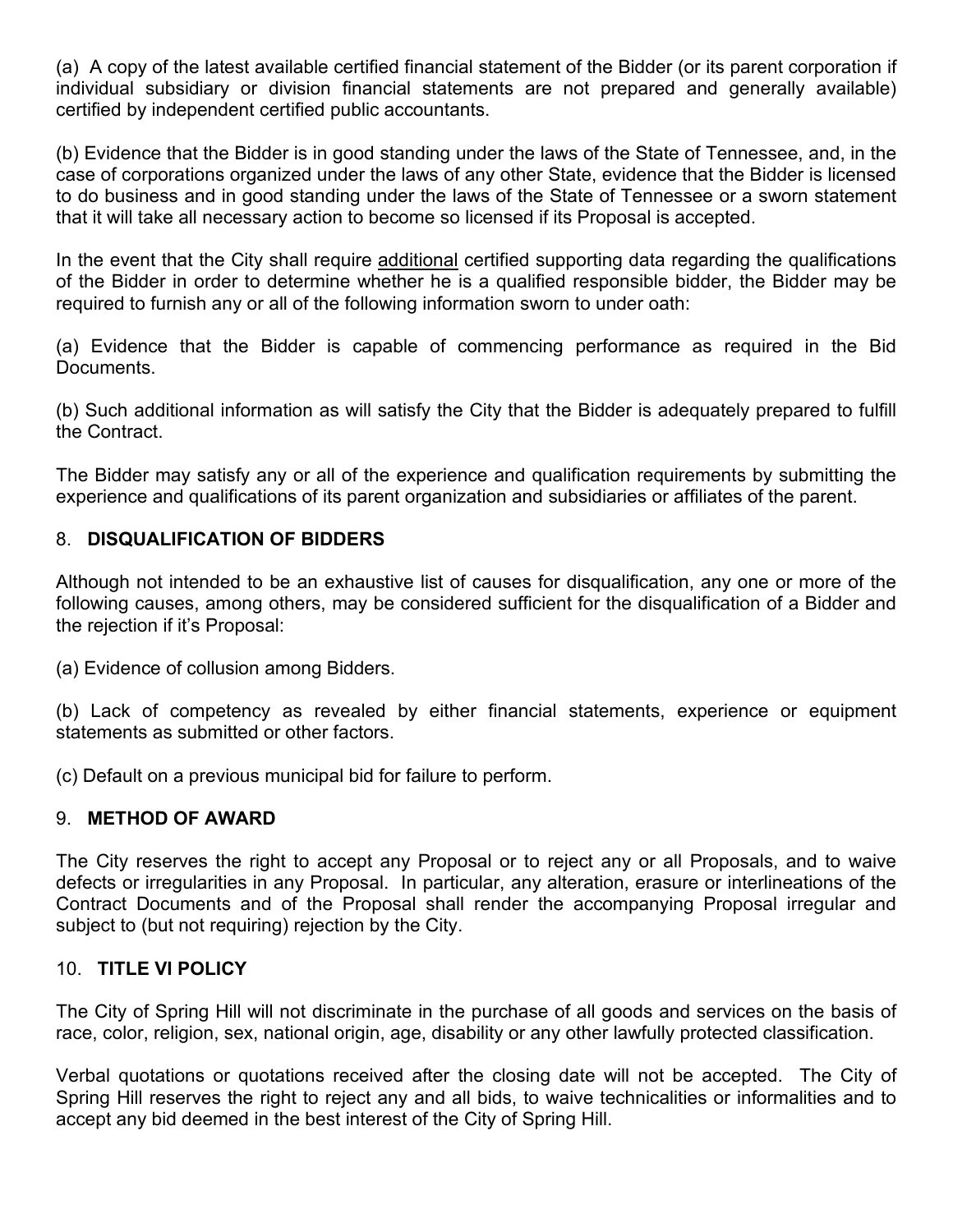#### ROAD STRIPING SPECIFICATIONS AND ADDITIONAL QUESTIONS

## **1.00 GENERAL**

The minimum requirements and the specification for the Services, as well as certain requests for information to be provided by Vendor as part of its proposal, are set forth below.

## **2.00 MINIMUM REQUIREMENTS FOR ROAD STRIPING**

Road striping needs to meet all MUTCD regulations and requirements.

Proposals should have pricing per unit measurements on the following items:

(See table of items, descriptions, unit of measure and price per unit.)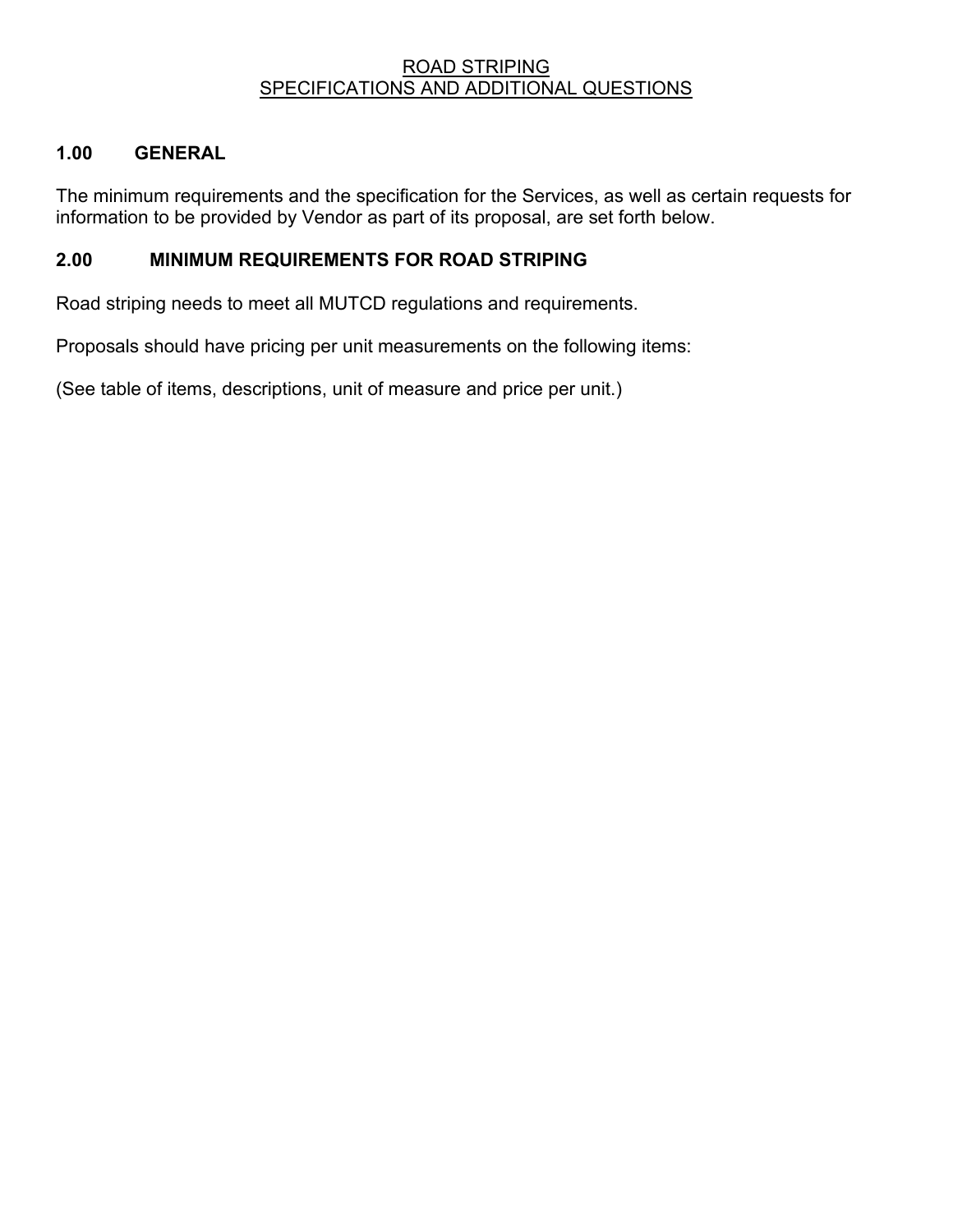|              |                                                    | <b>UNIT OF</b> | <b>PRICE PER</b>     |
|--------------|----------------------------------------------------|----------------|----------------------|
| <b>ITEMS</b> | <b>DESCRIPTION</b>                                 | <b>MEASURE</b> | <b>UNIT</b>          |
|              |                                                    |                |                      |
| 71605.01     | <b>4" PAINTED LINE</b>                             | LM             | \$<br>/LM            |
| 71605.20     | 6" PAINTED LINE                                    | LM             | \$<br>/LM            |
| 71650.02     | 8" PAINTED BARRIER LINE                            | LF             | \$<br>/LF            |
| 71605.03     | <b>PAINTED 8" CROSSWALK</b>                        | LF.            | \$<br>/LF            |
| 71605.04     | PAINTED CHANNELIZATION                             | SQ YD          | \$<br>/SQ YD         |
| 71605.05     | <b>PAINTED STOP LINE</b>                           | LF             | \$<br>/LF            |
| 71605.06     | PAINTED TURN LANE ARROW                            | EA             | \$<br>/EA            |
| 71605.08     | <b>PAINTED PARKING LINE</b>                        | LF.            | /LF<br>\$            |
| 71605.09     | PAINTED STRAIGHT TURN ARROW                        | EA             | $\frac{1}{2}$<br>/EA |
| 71605.11     | <b>PAINTED STRAIGHT ARROW</b>                      | EA             | $\frac{1}{2}$<br>/EA |
| 71605.22     | PAINTED LONGITUDINAL CROSSWALK                     | LF.            | \$<br>/LF            |
| 71606.01     | PAINTED WORD ONLY                                  | EA             | \$<br>/EA            |
|              | 4" 40MIL PLASTIC LINE                              | LM             | \$<br>/LM            |
| ---          | 6" 40MIL PLASTIC LINE                              | LM             | \$<br>/LM            |
| 71602.01     | 4" 90MIL PLASTIC LINE                              | LM             | \$<br>/LM            |
| 71602.20     | 6" 90MIL PLASTIC LINE                              | LM             | \$<br>/LM            |
| ---          | 12" 40MIL PLASTIC LINE                             | LM             | \$<br>/LM            |
| $---$        | 12" 90MIL PLASTIC LINE                             | LM             | \$<br>/LM            |
| 71602.02     | 8" 90MIL PLASTIC BARRIER LINE                      | LF             | $\frac{1}{2}$<br>/LF |
| 71602.03     | 8" 90MIL PLASTIC CROSSWALK LINE                    | LF             | \$<br>/LF            |
| 71602.09     | <b>24" 90MIL PLASTIC LONGITUDINAL</b><br>CROSSWALK | LF             | \$<br>/LF            |
| 71602.05     | 90MIL PLASTIC STOP LINE                            | LF.            | \$<br>/LF            |
| 71603.01     | 90MIL PLASTIC WORD ONLY                            | EA             | \$<br>/EA            |
| 71604.01     | 90MIL PLASTIC STRAIGHT TURN ARROW                  | EA             | \$<br>/EA            |
| 71604.05     | 90MIL PLASTIC STRAIGHT ARROW                       | EA             | \$<br>/EA            |
| 71604.11     | <b>PLASTIC BIKE SYMBOL/ARROW</b>                   | EA             | $\frac{1}{2}$<br>/EA |
| 71608.01     | <b>LINE REMOVAL</b>                                | LF.            | \$<br>/LF            |
| 71608.05     | <b>STOP LINE REMOVAL</b>                           | LF.            | \$<br>/LF            |
| 71608.06     | <b>ARROW REMOVAL</b>                               | EA             | \$<br>/EA            |
| 71613.06     | 4" 40MIL SPRAY PLASTIC LINE                        | LM             | \$<br>/LM            |
| 71613.07     | 6" 40MIL SPRAY PLASTIC LINE                        | LM             | \$<br>/LM            |
| 71601.11     | <b>RAISED PAVEMENT MARKERS</b>                     | EA             | \$<br>/EA            |
| 71601.22     | <b>SNOW PLOWABLE MARKERS</b>                       | EA             | \$<br>/EA            |
| 71602.04     | 90 MIL PLASTIC CHANNELIZATION                      | SQ YD          | \$<br>/SQ YD         |
| 71602.06     | 90 MIL PLASTIC TURN LANE ARROWS                    | EA             | $\delta$<br>/EA      |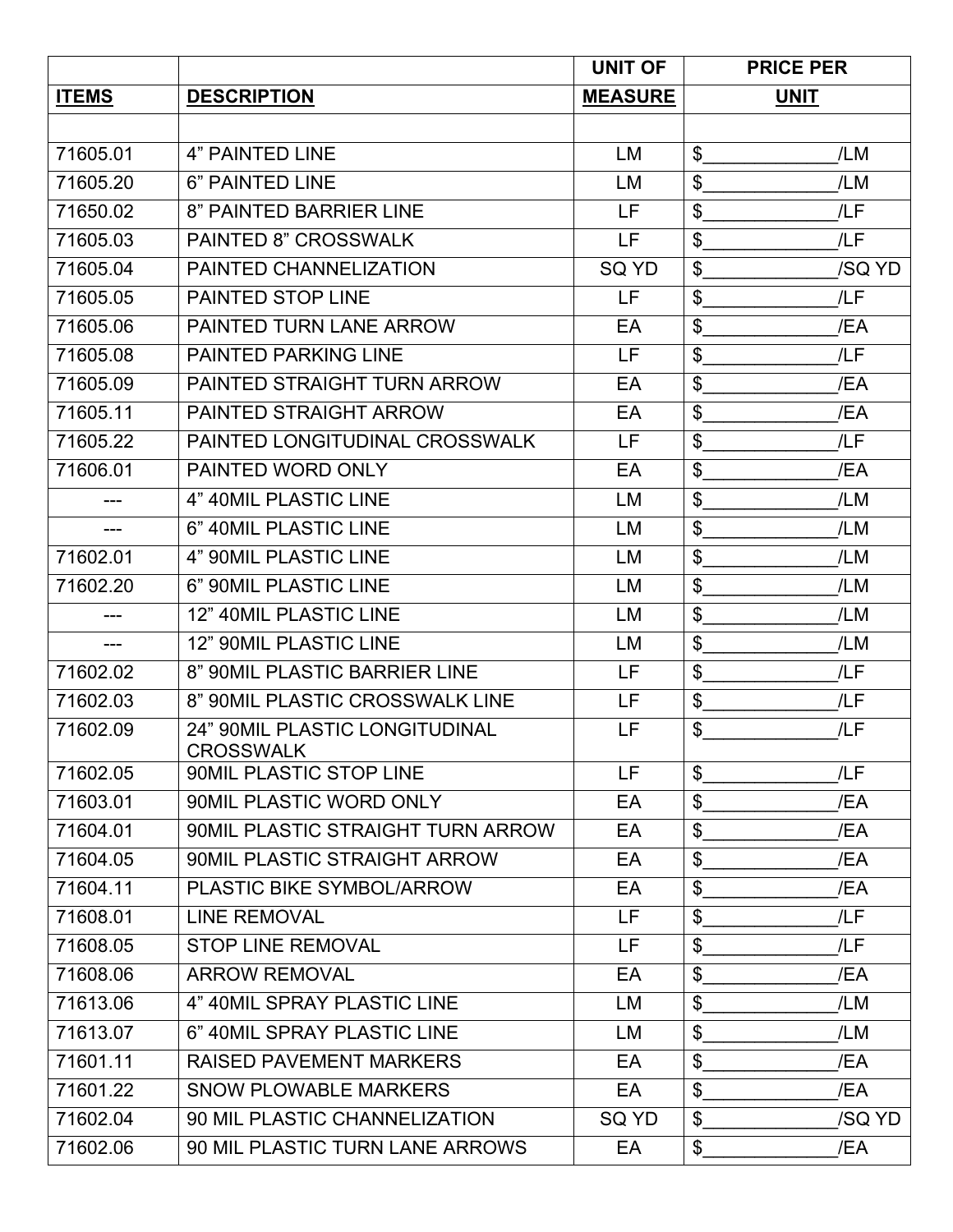### **TOTAL PROPOSAL PRICING FOR SERVICES: \$\_\_\_\_\_\_\_\_\_\_\_\_\_\_\_\_\_\_\_\_\_**

**Total Price in Writing**

#### **3.00 ADDITIONAL QUESTIONS SPECIFIC TO THIS RFP**

TERM - The term shall be for twenty-four (24) months from the date of contract execution. Upon mutual agreement of both parties the bid quotes may be renewed annually by the City of Spring Hill for a maximum of two (12) month periods.

**\_\_\_\_\_\_\_\_\_\_\_\_\_\_\_\_\_\_\_\_\_\_\_\_\_\_\_\_\_\_\_\_\_\_\_\_\_\_\_\_\_\_\_\_\_\_\_\_\_\_\_\_\_\_\_\_\_\_\_\_\_\_\_\_\_\_\_\_\_\_\_\_\_\_\_\_\_\_\_\_\_\_\_\_\_\_\_\_\_\_**

**\_\_\_\_\_\_\_\_\_\_\_\_\_\_\_\_\_\_\_\_\_\_\_\_\_\_\_\_\_\_\_\_\_\_\_\_\_\_\_\_\_\_\_\_\_\_\_\_\_\_\_\_\_\_\_\_\_\_\_\_\_\_\_\_\_\_\_\_\_\_\_\_\_\_\_\_\_\_\_\_\_\_\_\_\_\_\_\_\_\_**

Vendor must submit the following information as part of Vendor's proposal:

 If Vendor takes exception to any terms or conditions set forth in this RFP, Vendor will submit a list of the exceptions.

**To:** City of Spring Hill **Ref.: Road Striping**

Having carefully examined all the specifications and requirements of this RFP and any attachments thereto, the undersigned proposes to furnish the equipment pursuant to the above referenced Request for Proposal upon the terms quoted below.

Respectfully submitted,

| By:<br>(Authorized Signature for Proposer) |  |  |
|--------------------------------------------|--|--|
| Name:                                      |  |  |
| Title:                                     |  |  |
|                                            |  |  |
|                                            |  |  |
|                                            |  |  |
| Date:                                      |  |  |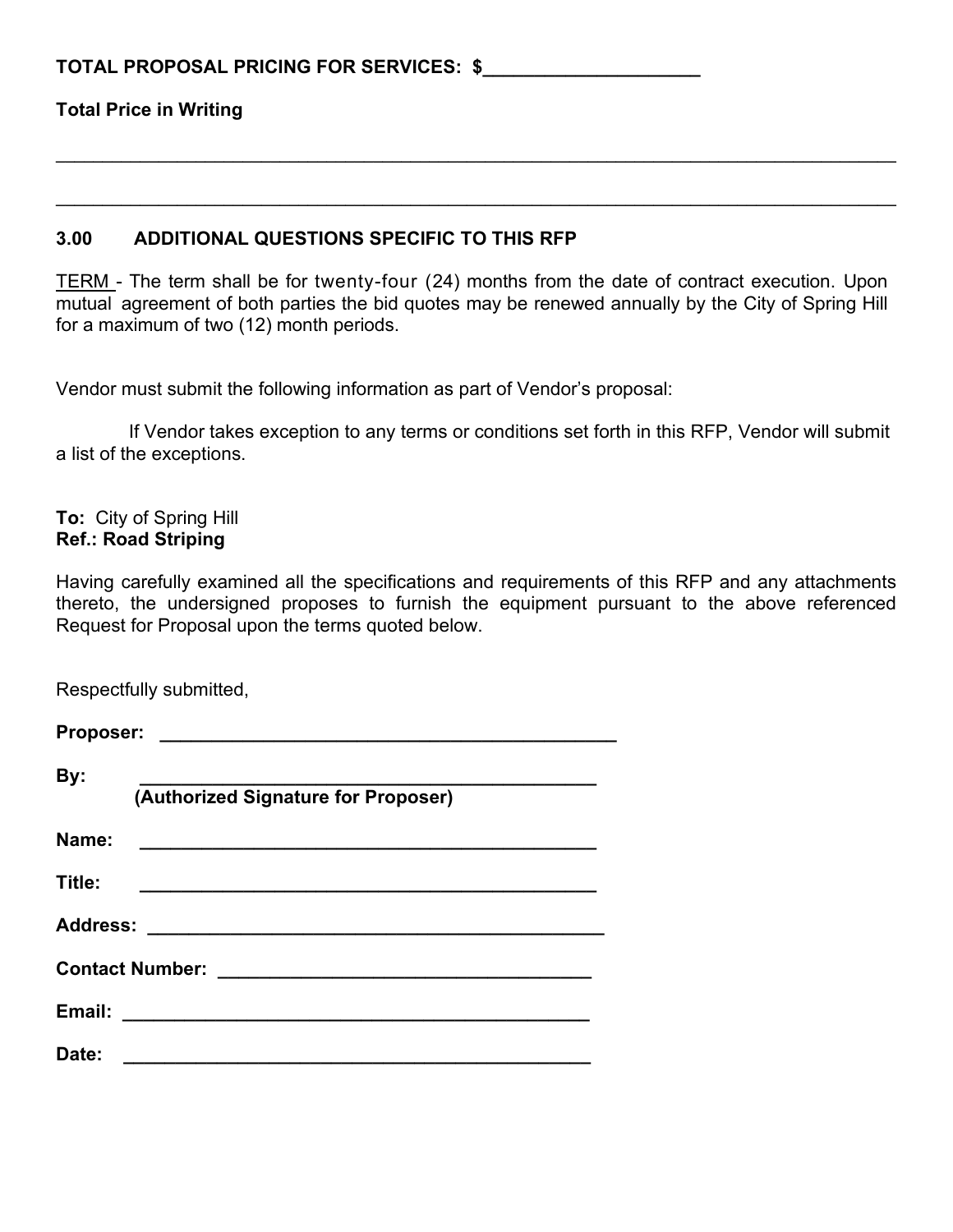# **SPRING HILL VENDOR SERVICES AGREEMENT**

THIS SERVICES AGREEMENT ("Agreement") is made by and between THE CITY OF SPRING HILL, TENNESSEE (the "City") and \_\_\_\_\_\_\_\_\_\_\_\_\_\_\_\_\_\_\_\_ ("Vendor") (collectively as "Parties"), and is entered into on \_\_\_\_\_\_\_\_\_\_\_\_\_\_\_\_, 2021, and is effective as of the Effective Date set forth herein.

# RECITALS:

WHEREAS, the City requires road striping services it cannot provide itself and desires to contract with a third-party independent contractor to provide said services for the City's benefit; and

WHEREAS, pursuant to state law, the City issued published a Request for Proposal (RFP) and Vendor submitted a bid; and

WHEREAS, the City has selected Vendor to provide the services it desires.

NOW, THEREFORE, in consideration of the foregoing facts and circumstances, the mutual covenants and promises contained herein and other good and valuable consideration, the receipt and sufficiency of which is acknowledged by each of the Parties, the Parties do hereby agree to the following:

 $\qquad \qquad$ 

- 1. **EFFECTIVE DATE.** The Effective Date of this Agreement shall be
- 2. **TERM.** The term of this Agreement shall be for twenty-four (24) months from the Effective Date herein through the The Parties may extend this Agreement in writing, with or without modification, as agreed upon by the Parties for two (12) month periods.

3. **INSURANCE.** Vendor shall maintain in full force and effect, during the entire term of this Agreement, liability insurance, along with commercial general liability, workers' compensation and automobile insurance, in the minimum limits set forth below, naming City as an additional insured, and shall provide to the City certificates of insurance upon reasonable request.

> a. Commercial general liability, including premises-operations, products/completed operations, broad form property damage, blanket contractual liability, independent contractors, personal injury or bodily injury with a policy limit of not less than One Million Dollars (\$1,000,000), combined single limit, per occurrence;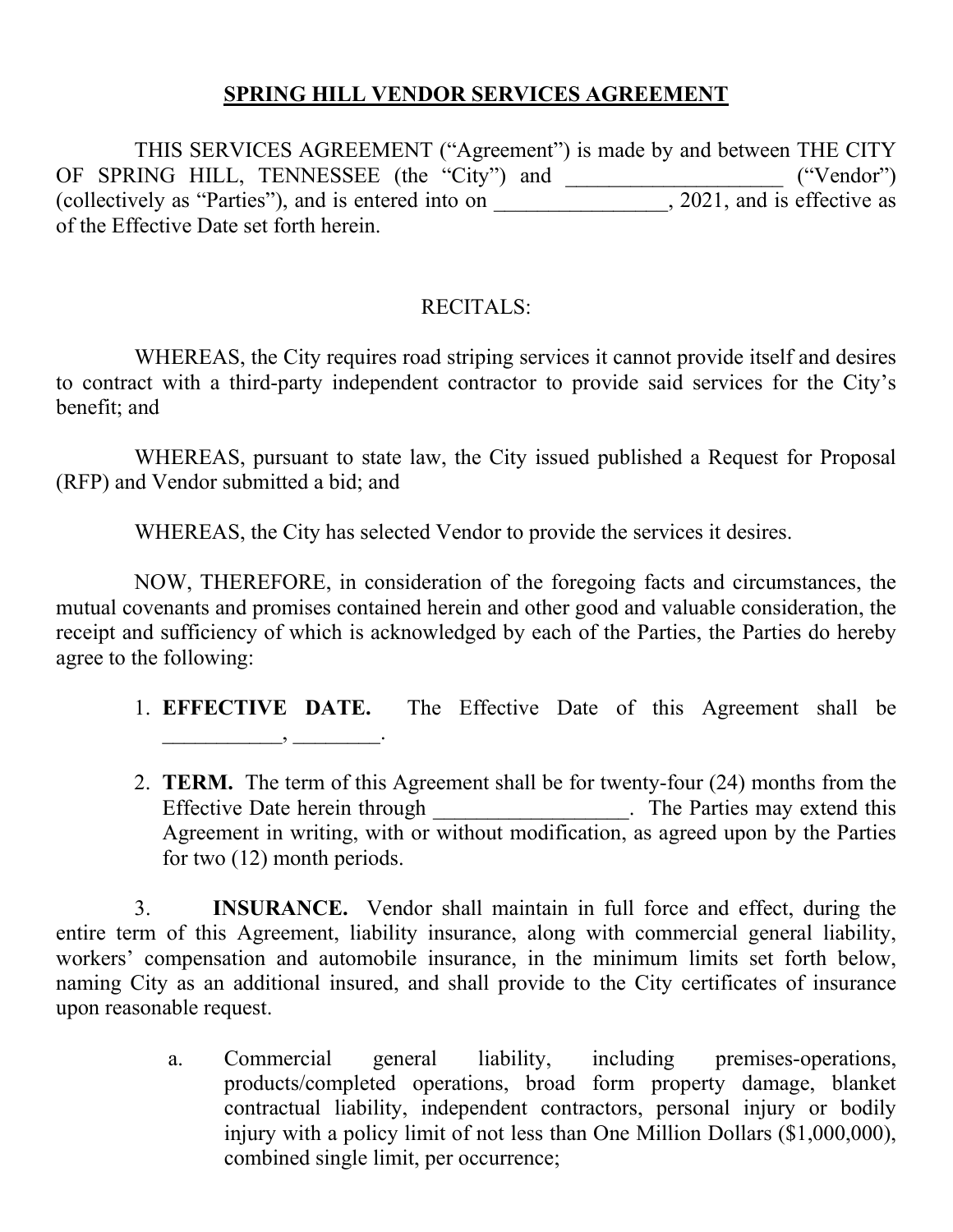- b. Business automobile liability for owned vehicles, hired, and non-owned vehicles, with a policy limit of not less than One Million Dollars (\$1,000,000), combined single limit, per occurrence for bodily injury and property damage;
- c. Workers' compensation insurance as required by the State of Tennessee. The Provider agrees to waive, and to obtain endorsements from its workers' compensation insurer waiving subrogation rights under its workers' compensation insurance policy against the City, its officers, agents, employees, and volunteers arising from work performed by Provider for the City and to require each of its subcontractors, if any, to do likewise under their workers' compensation insurance policies.

# 4. **VENDOR RESPONSIBILITIES.**

- a. Provide and install all materials in compliance with MUTCD regulations and requirements.
- b. Provide traffic control while work is being completed.

# 5. **CITY'S RESPONSIBILITIES.**

a. Provide striping plan to contractor.

6. **INDEPENDENT CONTRACTOR.** It is expressly agreed and understood that Vendor is an independent contractor and shall not represent itself, its agents or employees as agents or employees of the City. Nothing herein is to be construed as to create any employer-employee relationship between Vendor and the City; and neither Vendor nor any of its employees shall be deemed to be employees or agents of the City. At all times material to this Agreement, any subcontractors or agents employed by Vendor shall be considered acting under the supervision, direction and control of City.

7. **AMENDMENT AND TERMINATION.** This Agreement may be terminated without cause at any time by either Party through the issuance of a thirty (30) day written notice pursuant to this Agreement. Termination with cause shall not require advance notice.

9. **NO CONFLICT OF INTEREST.** No City official, employee or member of the governing body of the City shall be admitted to any share or part of this Agreement or to any benefit to arise from the same. Likewise, no officer, employee, or member of the governing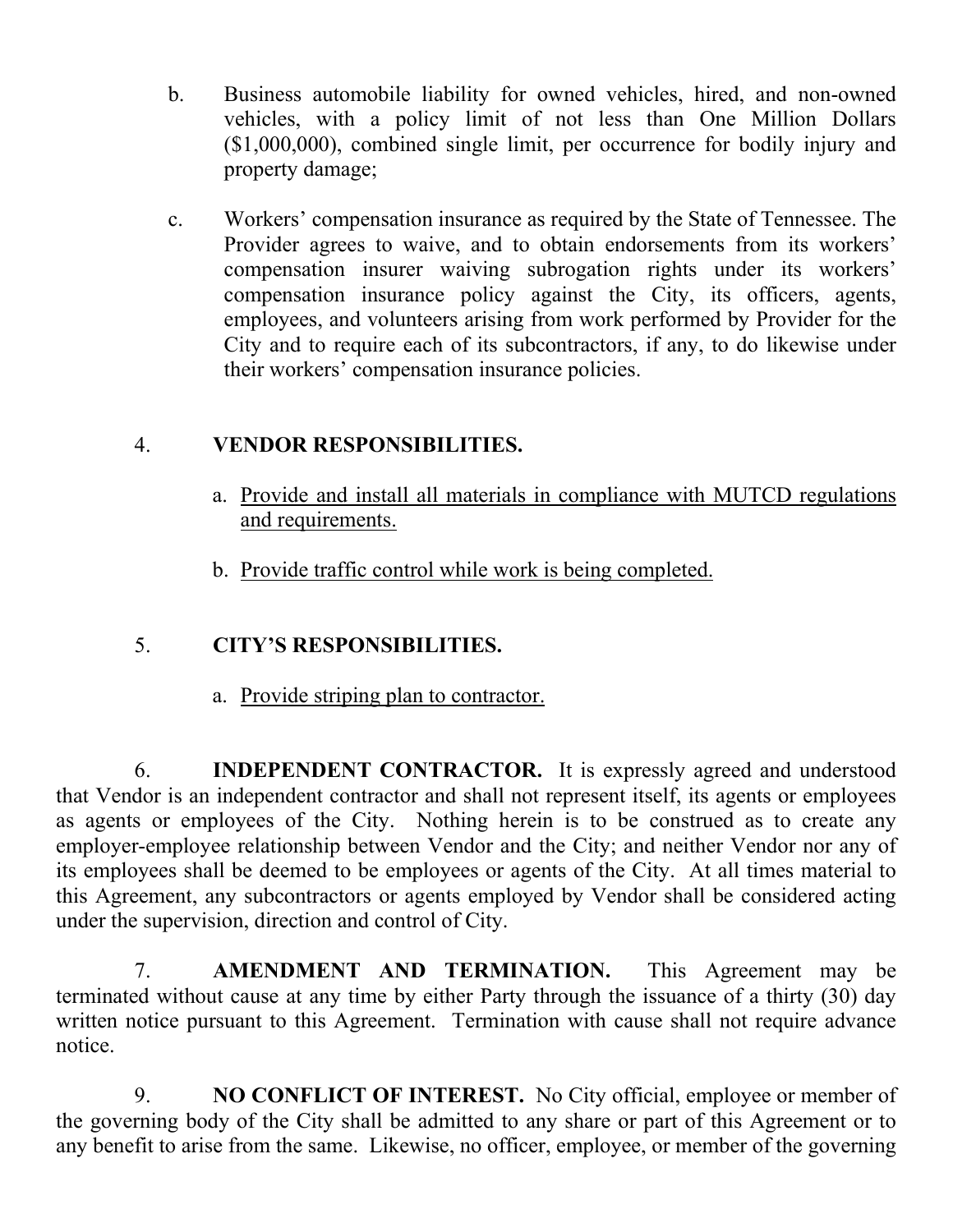body of Vendor or who exercises any function or responsibilities in connection with the carrying out of the project to which this Agreement pertains shall have any private interest, direct or indirect, in this Agreement.

10. **ASSIGNMENT; SUBCONTRACTING.** This Agreement may not be assigned by either Party. The Vendor shall not subcontract its responsibility pursuant to this Agreement to a third party.

11. **MODIFICATION.** This Agreement shall not be modified or amended except by an instrument in writing executed by or on behalf of Vendor and the City.

12. **NONDISCRIMINATION.** Consistent with the City's policy and state and federal law that harassment and discrimination are unacceptable conduct, the Vendor agrees that harassment or discrimination directed toward a permit applicant, a City employee, or a citizen by the Vendor or Vendor's employee or subconsultant on the basis of race, religious creed, color, national origin, ancestry, handicap, disability, marital status, sex, age, or sexual orientation will not be tolerated. The Vendor agrees that any and all violations of this provision shall constitute a material breach of this Agreement.

13. **EXECUTION IN COUNTERPARTS.** This Agreement may not be amended, changed, modified, altered or terminated except by instrument in writing signed by the Parties. This Agreement may be executed in several counterparts, each of which shall be an original and all of which shall constitute but one and the same instrument.

14. **TIME.** The Contractor shall finish within the agreed upon time frame.

15. **VENUE AND JURISDICTION.** The venue and jurisdiction for any disputes arising pursuant to this Agreement shall be in the Circuit Court for Maury County, Tennessee.

16. **INDEMNITY.** Vendor shall provide a defense, indemnify and hold the City harmless from and against any and all claims arising from Vendor or from the conduct of its business or from any activity, work, or things, including all damages, costs, attorney's fees, expenses and liabilities incurred in the defense of any claim or action arising there from.

17. **APPLICABLE LAW.** This Agreement shall be governed by and construed in accordance with the laws of the State of Tennessee.

18. **FORCE MAJEURE.** The Parties shall not be liable to each other or be deemed to be in breach of this Agreement for any failure or delay in rendering performance arising out of causes beyond their respective reasonable control and without its fault or negligence. Such causes may include, but are not limited to, acts of God or the public enemy, terrorism, significant fires, floods, earthquakes, epidemics, quarantine restrictions, strikes, freight embargoes, or Governmental Authorities approval delays which are not caused by any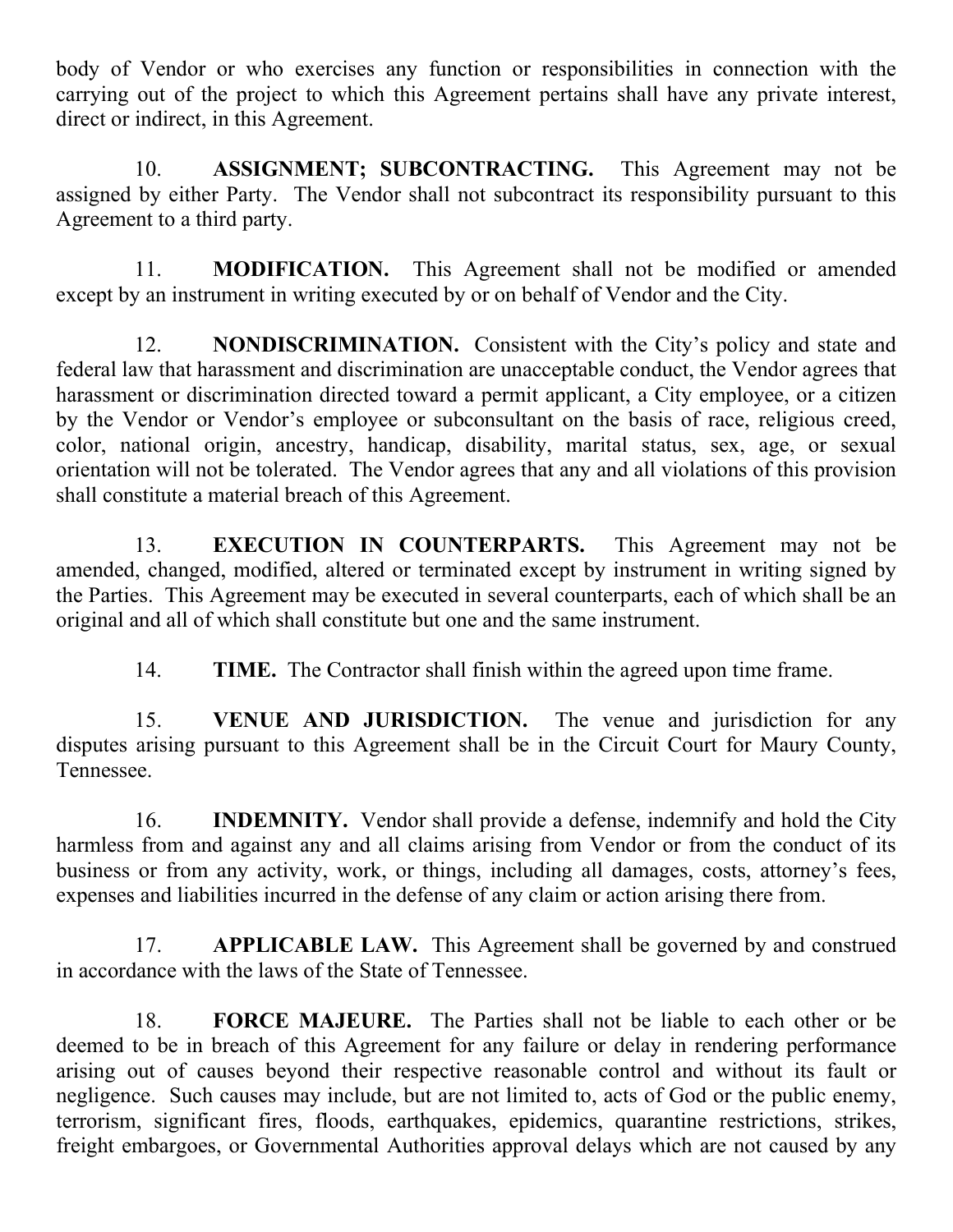act or omission by the parties, and unusually severe weather. The Parties agree to notify each other of the existence and nature of any delay.

19. **BINDING EFFECT.** This Agreement shall inure to the benefit of and shall be binding upon City and Vendor and their respective heirs, administrators, successors and assigns.

20. **SEVERABILITY.** In the event any provision of this Agreement or any instrument delivered in connection herewith shall be held invalid or unenforceable by any court of competent jurisdiction, such holding shall not invalidate or render unenforceable any other provisions hereof or thereof.

21. **NOTICES.** All notices or other communications hereunder shall be deemed sufficiently given and shall be deemed given when delivered by hand-delivery or mailed by first class, postage prepaid, registered or certified mail and addressed as follows:

If to Vendor:

If to City: Mayor Jim Hagaman 199 Town Center Parkway P.O. Box 789 Spring Hill, TN 37174

\_\_\_\_\_\_\_\_\_\_\_\_\_\_\_\_\_\_\_\_\_\_\_\_ \_\_\_\_\_\_\_\_\_\_\_\_\_\_\_\_\_\_\_\_\_\_\_\_

| Copy to: | Patrick M. Carter, Esq.              |
|----------|--------------------------------------|
|          | Middle Tennessee Law Group, PLLC     |
|          | $d/b/a$ Wolaver, Carter & Heffington |
|          | 809 South Main Street, Suite 100     |
|          | Columbia, TN 38401                   |

City and Vendor may, by notice given hereunder, designate from time to time any further or different addresses to which subsequent notices, certificates or other communications shall be sent.

22. **CAPTIONS.** The paragraph headings in this Agreement are for convenience only, and they form no part of this Agreement and shall not affect its interpretation.

23. **ENTIRE AGREEMENT.** This Agreement represents the entire agreement between Vendor and the City and supersedes all prior negotiations, representations and agreements either written or oral, unless otherwise expressly stated herein.